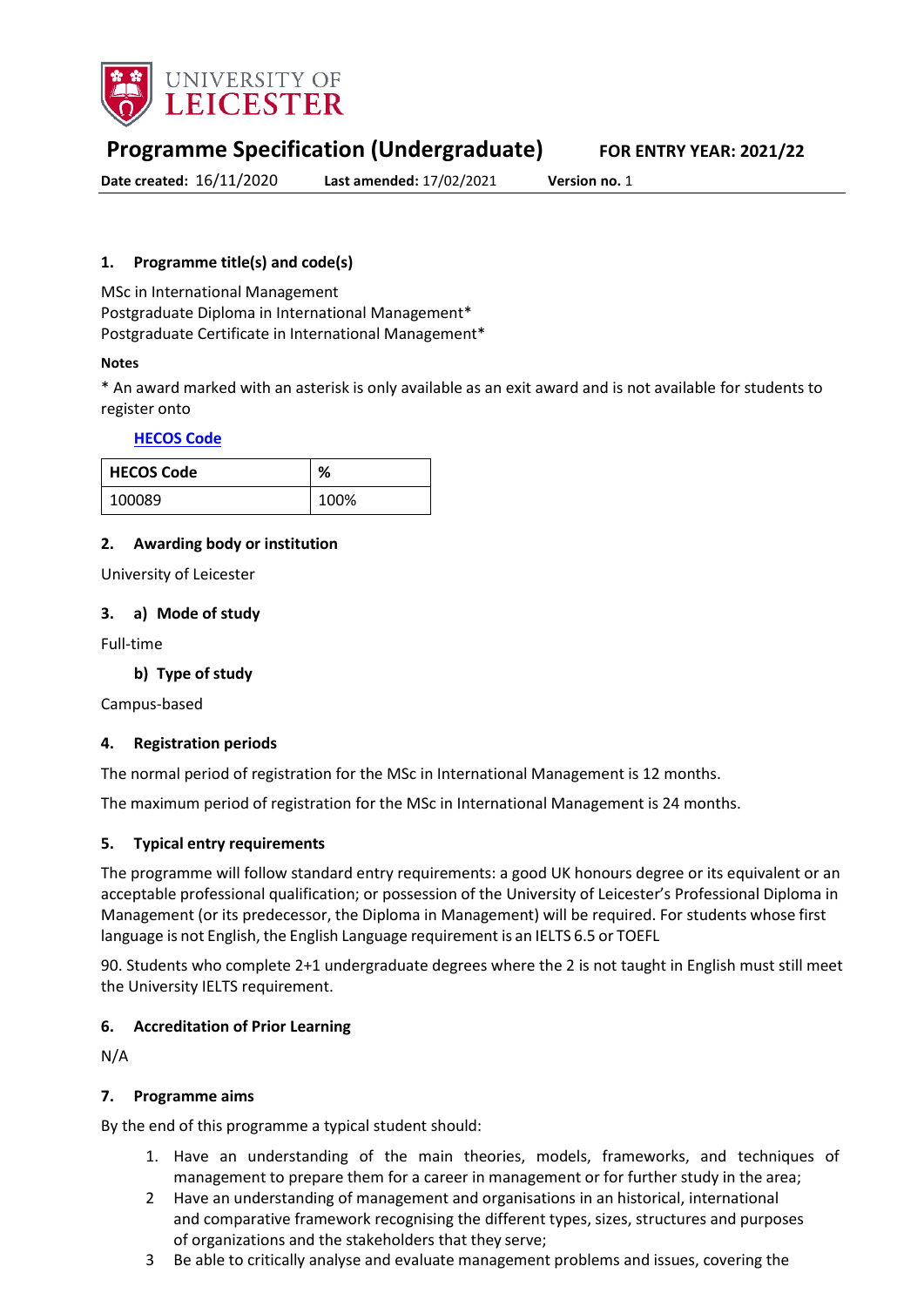

**Date created:** 16/11/2020 **Last amended:** 17/02/2021 **Version no.** 1

external economic, political, social, and technological, contexts within which organizations operate and managers work;

- 4 Understand how to critically evaluate the published literature on management and organisations and how to synthesise the range of issues and perspectives which inform research and practice in the field.
- 5 Have an appreciation of the importance of information to managers and organizations within a knowledge-based economy. This will include an identification of appropriate methodologies for data acquisition, assessment, analysis and dissemination.
- 6 Be able to integrate and apply systematically and creatively the knowledge, approaches, and methods they have learnt to a variety of case studies and a dissertation.
- 7 Be able to develop interpersonal, communication, ,and problem- solving skills, and to use these in an imaginative and self-directed way that will allow them to identify problems, evaluate and analyse situations, consider alternative solutions, make choices, and implement solutions.

### **8. Reference points used to inform the programme specification**

- QAA Benchmarking Statement
- Framework for Higher Education Qualifications (FHEQ)
- UK Quality Code for Higher Education
- **[University Learning](https://www2.le.ac.uk/offices/sas2/quality/learnteach) Strategy**
- [University Assessment Strategy](https://www2.le.ac.uk/offices/sas2/quality/learnteach)
- University of Leicester Periodic Developmental Review Report
- External Examiners' reports (annual)
- United Nations Education for Sustainable Development Goals
- Student Destinations Data

### **9. Programme Outcomes**

Unless otherwise stated, programme outcomes apply to all awards specified in [1.](#page-0-0) Programme title(s).

### **Discipline specific knowledge and competencies**

### i) Knowledge

| <b>Intended Learning</b>                                                                                                                                                                                                                    | <b>Teaching and Learning Methods</b>                                                                                                | <b>How Demonstrated?</b>                                                          |
|---------------------------------------------------------------------------------------------------------------------------------------------------------------------------------------------------------------------------------------------|-------------------------------------------------------------------------------------------------------------------------------------|-----------------------------------------------------------------------------------|
| <b>Outcomes</b>                                                                                                                                                                                                                             |                                                                                                                                     |                                                                                   |
| <b>Certificate</b><br>Knowledge of a core of<br>management subjects<br>including the business<br>environment, accounting,<br>finance, economics,<br>organisational behaviour,<br>strategy and marketing, and<br>their international aspects | Lectures, group discussion,<br>directed reading and exercises,<br>private study, assignment<br>feedback: formative and<br>summative | Essays (individual), group<br>discussions, examinations, case<br>study exercises. |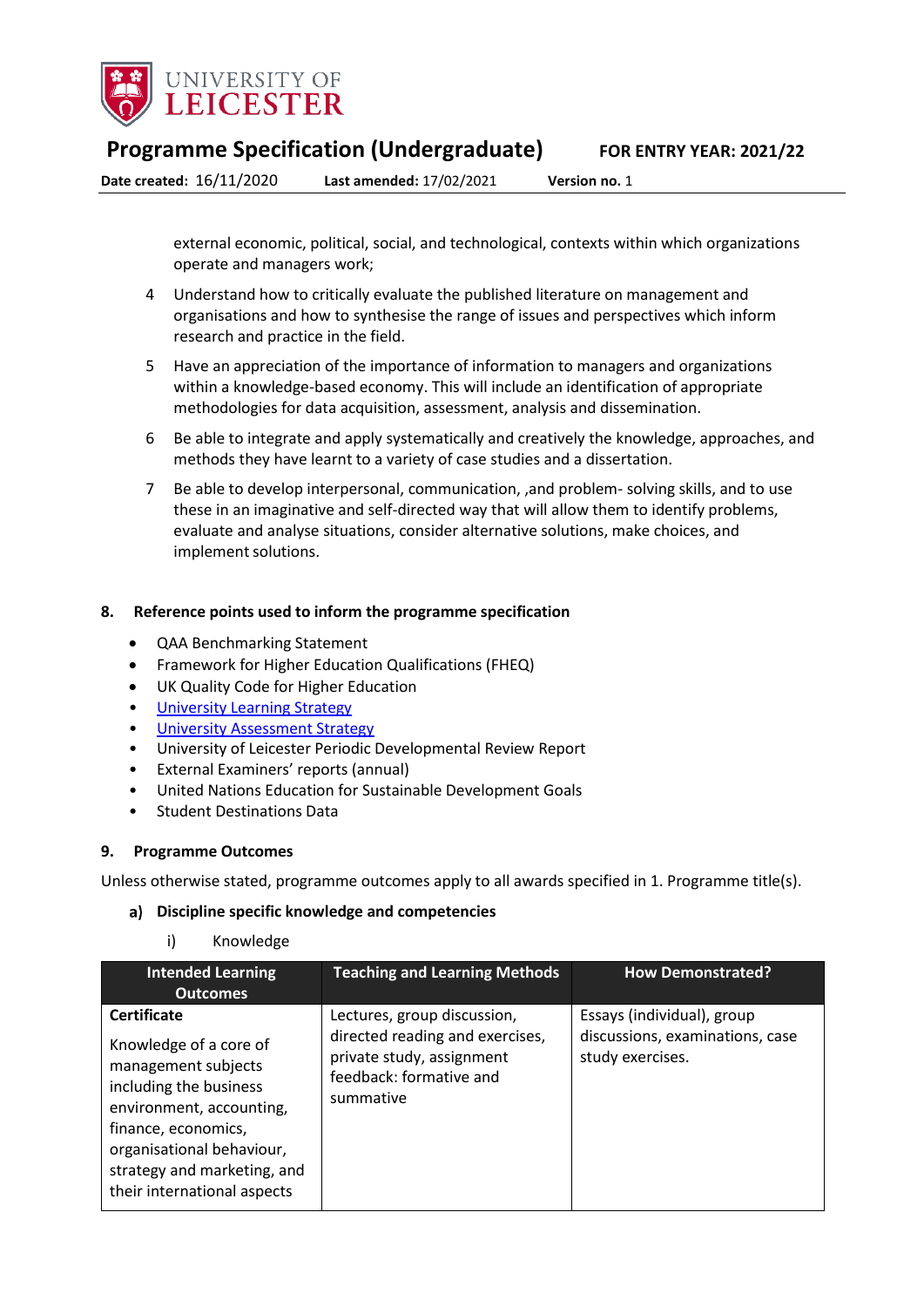

**Date created:** 16/11/2020 **Last amended:** 17/02/2021 **Version no.** 1

**Intended Learning Outcomes Teaching and Learning Methods How Demonstrated? Diploma** In addition to the core knowledge outlined above, knowledge of a broader range of management topics As above a set all as above **Masters** In addition to the above knowledge of the research methods used in management research and what constitutes a methodology. Ability to synthesise and integrate knowledge across the core management subjects and their international dimensions In addition to the above, the dissertation research process, research methods training In addition to the above the research proposal, ethics approval and dissertation

ii) Concepts

| <b>Intended Learning</b><br><b>Outcomes</b>                                                                                                                                                                    | <b>Teaching and Learning Methods</b>                                                                              | <b>How Demonstrated?</b>                                                          |
|----------------------------------------------------------------------------------------------------------------------------------------------------------------------------------------------------------------|-------------------------------------------------------------------------------------------------------------------|-----------------------------------------------------------------------------------|
| <b>Certificate and Diploma</b><br>Ability to explain the core<br>concepts of management as<br>they relate to marketing,<br>organisations, the business<br>context, and finance in an<br>international context. | Lectures, group discussion,<br>directed reading, assignment<br>feedback, private study.                           | Essays (individual), group<br>discussions, examinations, case<br>study exercises. |
| <b>Masters</b><br>In addition to the above,<br>ability to apply the above<br>theories to analyse<br>organisational case studies<br>within their business<br>context.                                           | In addition to the above: the<br>dissertation supervision process<br>(group and 1-to-1), independent<br>research. | In addition to the above, the<br>research proposal, dissertation                  |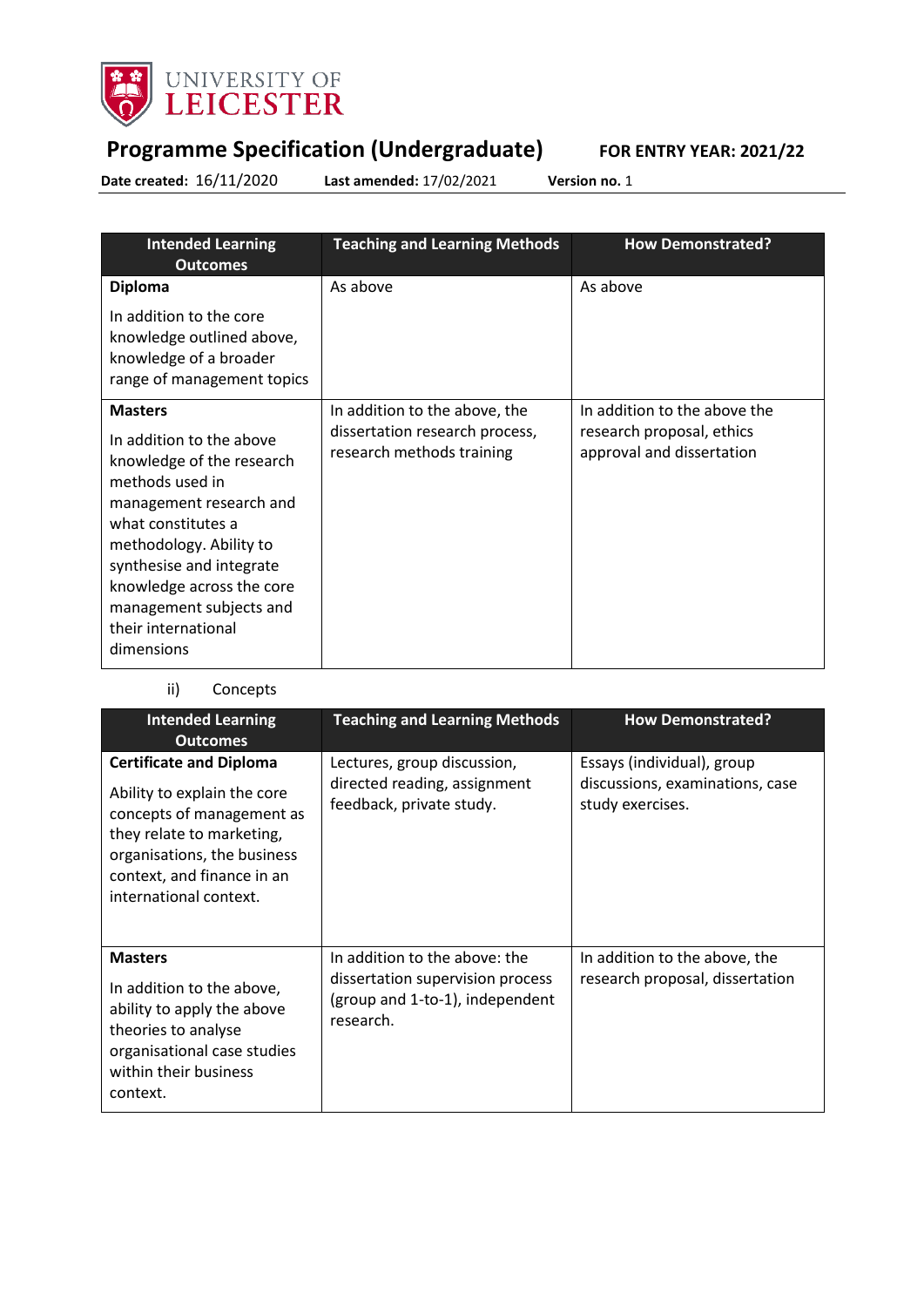

**Date created:** 16/11/2020 **Last amended:** 17/02/2021 **Version no.** 1

### iii) Techniques

| <b>Intended Learning</b><br><b>Outcomes</b>                                                                                                                                                                                                                                                                                                                                                                           | <b>Teaching and Learning Methods</b>                                                                                                                                                                           | <b>How Demonstrated?</b>                                                         |
|-----------------------------------------------------------------------------------------------------------------------------------------------------------------------------------------------------------------------------------------------------------------------------------------------------------------------------------------------------------------------------------------------------------------------|----------------------------------------------------------------------------------------------------------------------------------------------------------------------------------------------------------------|----------------------------------------------------------------------------------|
| <b>Certificate and Diploma</b><br>Ability to: demonstrate<br>knowledge of key theories<br>and concepts; select relevant<br>material from academic<br>readings and demonstrate<br>familiarity with the<br>conventions of academic<br>writing and associated<br>referencing techniques;<br>undertake qualitative,<br>numerical and statistical<br>evaluation as a means to<br>analyse a management<br>problem.          | Independent research, lectures,<br>group discussion, directed<br>reading and exercises, self<br>directed private-study.<br>Assignment feedback, formative<br>and summative.                                    | Essays (individual), group<br>discussions, examinations, case<br>study exercises |
| <b>Masters</b><br>In addition to the above,<br>mastery of a range of<br>methodological tools used to<br>investigate topics in<br>international management.<br>Ability to be able to<br>differentiate the conditions<br>when either qualitative or<br>quantitative data analysis<br>should be used and/or be<br>able to identify the<br>conditions under which it is<br>appropriate to combine<br>different techniques | In addition to the above: the<br>dissertation supervision process<br>(group and 1 to 1), independent<br>research, lectures and seminars<br>designed to support the<br>preparation of the research<br>proposal. | In addition to the above, the<br>research proposal, dissertation                 |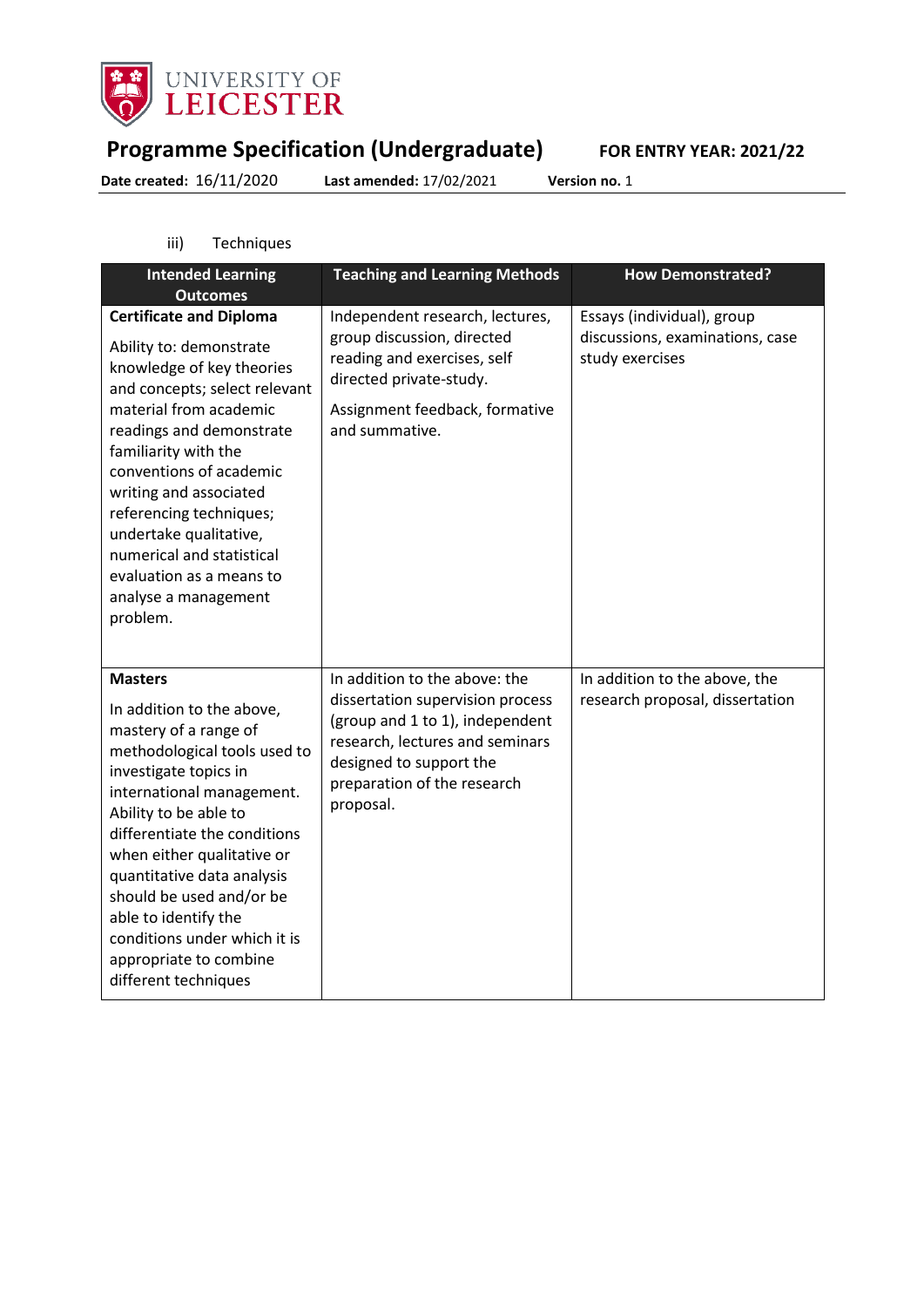

**Date created:** 16/11/2020 **Last amended:** 17/02/2021 **Version no.** 1

### iv) Critical analysis

| <b>Intended Learning</b><br><b>Outcomes</b>                                                                                                                                                                                     | <b>Teaching and Learning Methods</b>                                                                                           | <b>How Demonstrated?</b>                                                          |
|---------------------------------------------------------------------------------------------------------------------------------------------------------------------------------------------------------------------------------|--------------------------------------------------------------------------------------------------------------------------------|-----------------------------------------------------------------------------------|
| <b>Certificate and Diploma</b><br>Ability to reflect critically on<br>both the academic discipline<br>of management and the<br>functions of management in<br>organizations in the<br>contemporary global<br>economy.            | Independent research, lectures,<br>group discussion, directed<br>reading and exercises.                                        | Essays (individual), group<br>discussions, examinations, case<br>study exercises. |
| <b>Masters</b><br>In addition to the above,<br>demonstrate understanding<br>of different cultural,<br>environmental and<br>organizational contexts and<br>to appreciate theory and<br>practice appropriate to these<br>contexts | In addition to the above the<br>presentation of a substantial<br>piece of research culminating in<br>the dissertation document | In addition to the above, the<br>dissertation                                     |

### v) Presentation

| <b>Intended Learning</b><br><b>Outcomes</b>                                                                                                                                                                                    | <b>Teaching and Learning Methods</b>                                                                                  | <b>How Demonstrated?</b>                                                                                       |
|--------------------------------------------------------------------------------------------------------------------------------------------------------------------------------------------------------------------------------|-----------------------------------------------------------------------------------------------------------------------|----------------------------------------------------------------------------------------------------------------|
| <b>Certificate and Diploma</b><br>Ability to differentiate<br>between relevant and non-<br>relevant material; to write<br>up and deliver written work<br>to a professional standard.                                           | Lectures, group discussion,<br>directed reading and exercises                                                         | Essays (individual), group<br>discussions, computer based<br>exercises, examinations, case<br>study exercises. |
| <b>Masters</b><br>In addition to the above,<br>ability to organize research<br>material in a manner<br>appropriate to the medium<br>that is to be assessed (i.e.<br>professional report, research<br>proposal or dissertation) | In addition to the above the<br>presentation of a substantial<br>piece of research culminating in<br>the dissertation | In addition to the above, the<br>dissertation.                                                                 |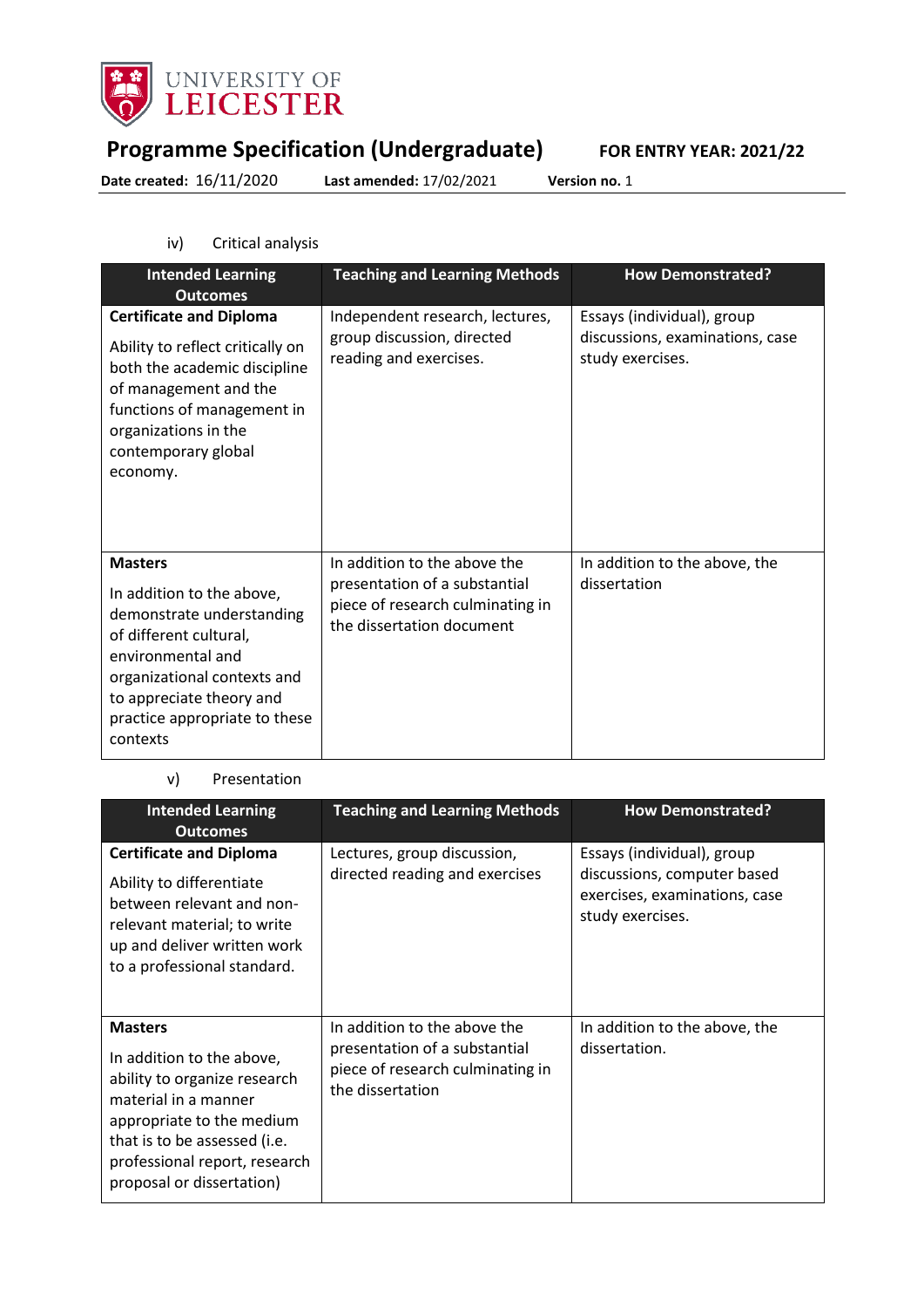

**Date created:** 16/11/2020 **Last amended:** 17/02/2021 **Version no.** 1

### vi) Appraisal of evidence

| <b>Intended Learning</b><br><b>Outcomes</b>                                                                                                                        | <b>Teaching and Learning Methods</b>                                                    | <b>How Demonstrated?</b>                                                                                      |
|--------------------------------------------------------------------------------------------------------------------------------------------------------------------|-----------------------------------------------------------------------------------------|---------------------------------------------------------------------------------------------------------------|
| <b>Certificate and Diploma</b><br>Ability to locate, organise<br>and assess data, analyse<br>complex ideas and<br>understand and criticise<br>different arguments. | Independent research, lectures,<br>group discussion, directed<br>reading and exercises. | Essays (individual), group<br>discussions, computer based<br>exercises, examinations, case<br>study exercises |
| <b>Masters</b><br>In addition to the above, the<br>ability to mount and sustain<br>an independent level of<br>inquiry at an advanced level                         | Dissertation research                                                                   | <b>Dissertation</b>                                                                                           |

### **b)** Transferable skills

i) Research skills

| <b>Intended Learning</b><br><b>Outcomes</b>                                                                                                                                                                                        | <b>Teaching and Learning Methods</b>                                                 | <b>How Demonstrated?</b>                                     |
|------------------------------------------------------------------------------------------------------------------------------------------------------------------------------------------------------------------------------------|--------------------------------------------------------------------------------------|--------------------------------------------------------------|
| <b>Certificate and Diploma</b><br>Ability to demonstrate<br>intellectual independence,<br>through identifying a<br>credible research project,<br>drawing up a realistic time-<br>table, reflecting on and<br>'writing up' results. | Research methodology module,<br>supervision, independent<br>research and group work. | Essay assignments (formative and<br>summative), examinations |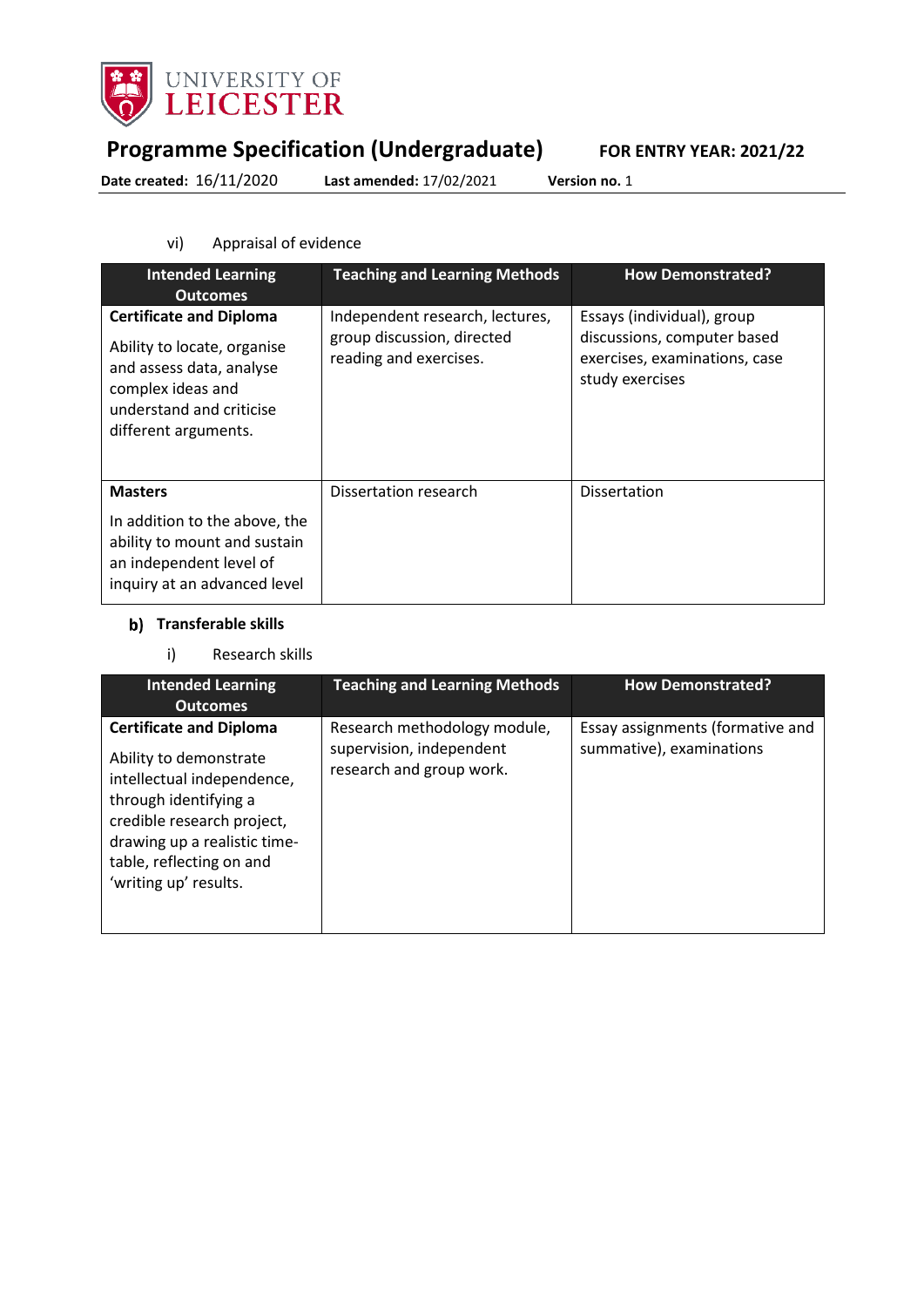

**Date created:** 16/11/2020 **Last amended:** 17/02/2021 **Version no.** 1

| <b>Intended Learning</b><br><b>Outcomes</b>                                                                                                                                                                                                                                                                                                                                                                                                             | <b>Teaching and Learning Methods</b>                                                                             | <b>How Demonstrated?</b>                                        |
|---------------------------------------------------------------------------------------------------------------------------------------------------------------------------------------------------------------------------------------------------------------------------------------------------------------------------------------------------------------------------------------------------------------------------------------------------------|------------------------------------------------------------------------------------------------------------------|-----------------------------------------------------------------|
| <b>Masters</b><br>In addition to the above,<br>ability to plan research<br>projects based on focused<br>research questions, conduct<br>significant background<br>research and literature<br>surveys, collect and analyse<br>data which is relevant to<br>research questions, report<br>on findings demonstrating an<br>ability to critique the data<br>from competing viewpoints,<br>construct an informed<br>critical argument at an<br>advanced level | In addition to the above: the<br>dissertation supervision process<br>(group and 1-to-1), independent<br>research | In addition to the above the<br>research proposal, dissertation |

ii) Communication skills

| <b>Intended Learning</b><br><b>Outcomes</b>                                                                                                                                                                                                                                                                                                                                                                                        | <b>Teaching and Learning Methods</b>                                                                                                                                    | <b>How Demonstrated?</b>                                           |
|------------------------------------------------------------------------------------------------------------------------------------------------------------------------------------------------------------------------------------------------------------------------------------------------------------------------------------------------------------------------------------------------------------------------------------|-------------------------------------------------------------------------------------------------------------------------------------------------------------------------|--------------------------------------------------------------------|
| <b>Certificate and Diploma</b><br>Ability to work<br>collaboratively and<br>responsibly in groups.<br>Knowing how and when to<br>draw on the knowledge and<br>expertise of others; ability to<br>contribute & comment on<br>ideas in group discussions.<br>Ability to demonstrate<br>clarity, fluency and<br>coherence in written<br>expression of management<br>issues and debates in a<br>manner appropriate to the<br>audience. | Lectures, group discussions/<br>problem solving exercises.<br>Group work, lectures and<br>through addressing the<br>requirements of progressive<br>modes of assessment. | Group exercises, contributions to<br>discussions, and assignments. |
| <b>Masters</b><br>In addition to the above,<br>ability to produce a<br>dissertation that is logically<br>structured and written with<br>clarity and precision.                                                                                                                                                                                                                                                                     | In addition to the above: the<br>dissertation supervision process<br>(group and 1-to-1), independent<br>research                                                        | In addition to the above the<br>research proposal, dissertation    |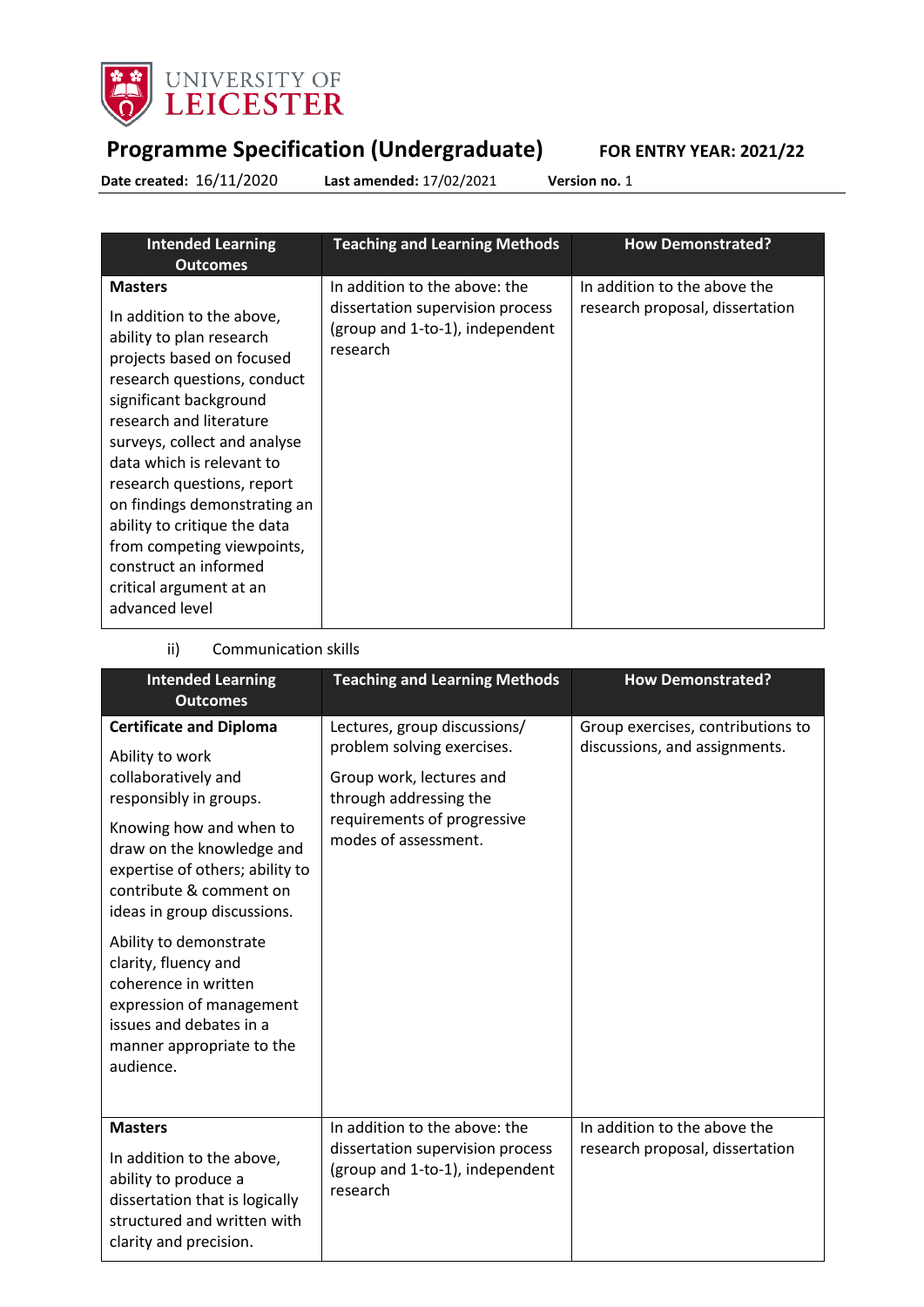

**Date created:** 16/11/2020 **Last amended:** 17/02/2021 **Version no.** 1

### iii) Data presentation

| <b>Intended Learning</b><br><b>Outcomes</b>                                                                                                                                                                       | <b>Teaching and Learning Methods</b>                                                                                                                                                                                     | <b>How Demonstrated?</b>                                              |
|-------------------------------------------------------------------------------------------------------------------------------------------------------------------------------------------------------------------|--------------------------------------------------------------------------------------------------------------------------------------------------------------------------------------------------------------------------|-----------------------------------------------------------------------|
| <b>Certificate and Diploma</b><br>Ability to locate, organise<br>and marshal evidence, and<br>articulate it accurately in a<br>written or spoken format, in<br>a manner appropriate for the<br>required audience. | Synchronous and asynchronous<br>lectures, case study exercises,<br>self-directed private study.                                                                                                                          | Assignments, case study<br>exercises.                                 |
| <b>Masters</b><br>Ability to organize research<br>data into graphical and<br>statistical summaries where<br>relevant                                                                                              | In addition to the above: the<br>dissertation supervision process<br>(group and 1-to-1), independent<br>research, lectures and seminars<br>designed to support the<br>preparation of the research<br>proposal (module 4) | In addition to the above the<br>research proposal and<br>dissertation |

## iv) Information technology

| <b>Intended Learning</b>                                                                                                                                                  | <b>Teaching and Learning Methods</b>                                                                                                                                                                          | <b>How Demonstrated?</b>                                              |
|---------------------------------------------------------------------------------------------------------------------------------------------------------------------------|---------------------------------------------------------------------------------------------------------------------------------------------------------------------------------------------------------------|-----------------------------------------------------------------------|
| <b>Outcomes</b>                                                                                                                                                           |                                                                                                                                                                                                               |                                                                       |
| <b>Certificate and Diploma</b><br>Ability to construct and<br>present quantitative and<br>qualitative data clearly,<br>effectively using IT sources<br>where appropriate. | Lectures and seminars, self-<br>directed private study                                                                                                                                                        | Essay assignments, examinations                                       |
| <b>Masters</b><br>In addition to the above,<br>ability to use, if necessary,<br>data analysis software that is<br>relevant to a dissertation<br>(e.g. SPSS)               | In addition to the above: the<br>dissertation supervision process<br>(group and 1-to-1), independent<br>research, lectures and seminars<br>designed to support the<br>preparation of the research<br>proposal | In addition to the above the<br>research proposal and<br>dissertation |

### v) Problem solving

| <b>Intended Learning</b>                                   | <b>Teaching and Learning Methods</b>                 | <b>How Demonstrated?</b> |
|------------------------------------------------------------|------------------------------------------------------|--------------------------|
| <b>Outcomes</b>                                            |                                                      |                          |
| Certificate, Diploma and<br><b>Masters</b>                 | Research methods classes and<br>independent research | Essays and examinations  |
| Ability to refine problems<br>into researchable questions. |                                                      |                          |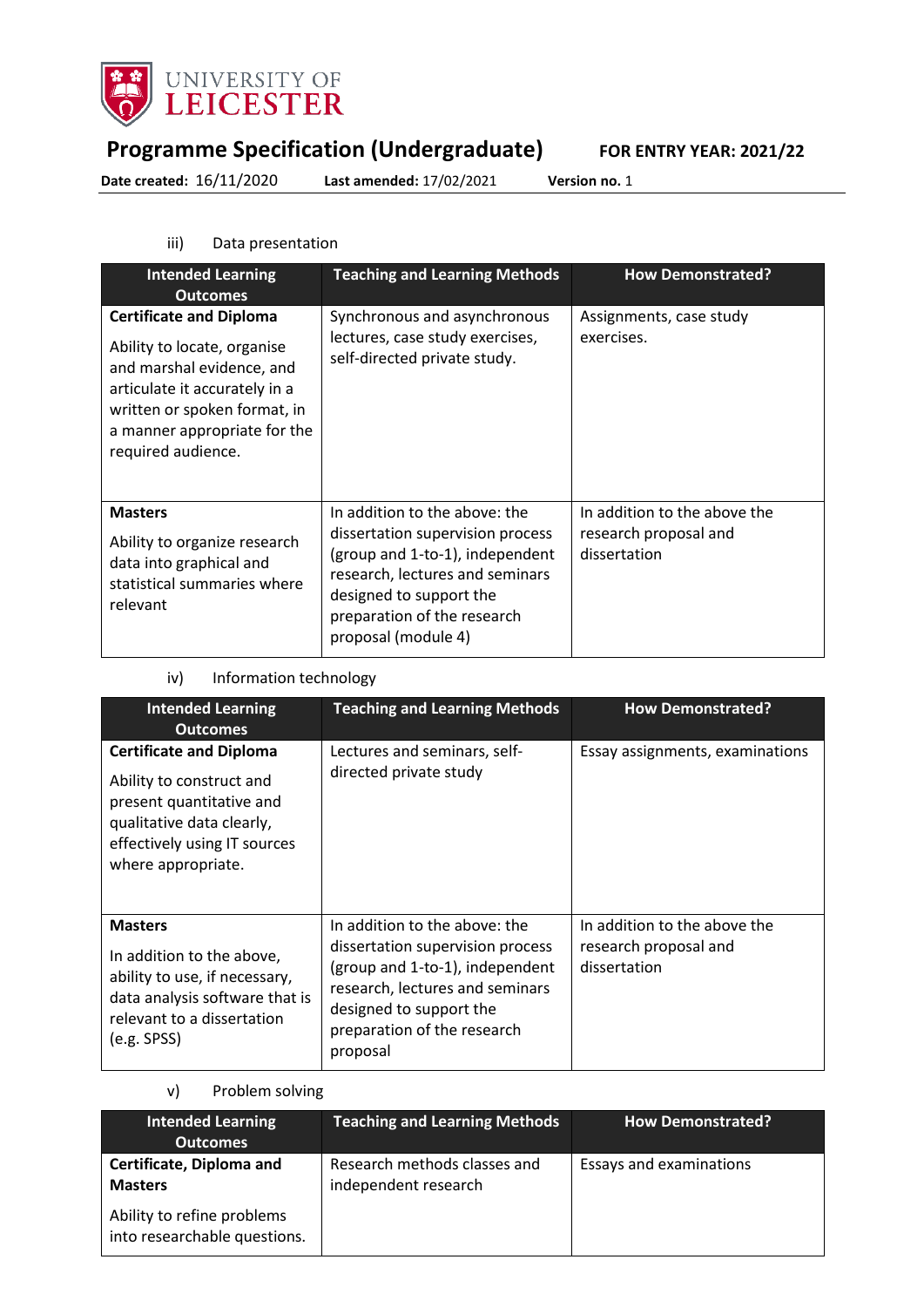

**Date created:** 16/11/2020 **Last amended:** 17/02/2021 **Version no.** 1

| <b>Intended Learning</b><br><b>Outcomes</b>                                            | <b>Teaching and Learning Methods</b>                                                    | <b>How Demonstrated?</b>                                                                            |
|----------------------------------------------------------------------------------------|-----------------------------------------------------------------------------------------|-----------------------------------------------------------------------------------------------------|
| Ability to identify and locate<br>relevant data and source<br>material.                | In addition to the above: the<br>dissertation supervision process<br>(group and 1 to 1) | In addition to the above,<br>independent research,<br>particularly that leading to<br>dissertation. |
| Ability to use material to<br>address problem and come<br>up with answers or solutions | Research methods classes and<br>independent research                                    | Essays and examinations                                                                             |

### vi) Working relationships

| <b>Intended Learning</b><br><b>Outcomes</b>                                                                                                                                                      | <b>Teaching and Learning Methods</b>                                                                                                                                                                                                  | <b>How Demonstrated?</b>                                    |
|--------------------------------------------------------------------------------------------------------------------------------------------------------------------------------------------------|---------------------------------------------------------------------------------------------------------------------------------------------------------------------------------------------------------------------------------------|-------------------------------------------------------------|
| <b>Certificate and Diploma</b><br>Ability to work<br>collaboratively and<br>responsibly in groups.                                                                                               | Group work, seminars and<br>lectures.                                                                                                                                                                                                 | Group discussions, group<br>exercises, and group assessment |
| <b>Masters</b><br>In addition to the above,<br>knowing how and when to<br>draw on the knowledge and<br>expertise of others; ability to<br>contribute & comment on<br>ideas in group discussions. | In addition to the above: the<br>establishment of a working<br>relationship with the dissertation<br>supervisor (or the resolution of<br>any problems through<br>consultation with the Personal<br>Tutor and the Programme<br>Leader) | In addition to the above; the<br>dissertation               |

| vii) | Managing learning |  |
|------|-------------------|--|
|      |                   |  |

| <b>Intended Learning</b><br><b>Outcomes</b>                                                                                                 | <b>Teaching and Learning Methods</b>                                                                       | <b>How Demonstrated?</b>                                                                              |
|---------------------------------------------------------------------------------------------------------------------------------------------|------------------------------------------------------------------------------------------------------------|-------------------------------------------------------------------------------------------------------|
| <b>Certificate and Diploma</b><br>Ability to plan and construct<br>responses to a brief, drawing<br>upon a range of appropriate<br>sources. | Independent research, lectures,<br>and group-work, directed<br>reading and exercises                       | Assignment essays and<br>examinations.                                                                |
| Ability to reflect upon<br>behaviour and skills with a<br>view to personal and<br>professional development.                                 | Directed reading, lectures, group<br>discussions and peer to peer<br>feedback, problem solving<br>sessions | Group and individual exercises,<br>discussion within forums,<br>assignments, case study<br>exercises. |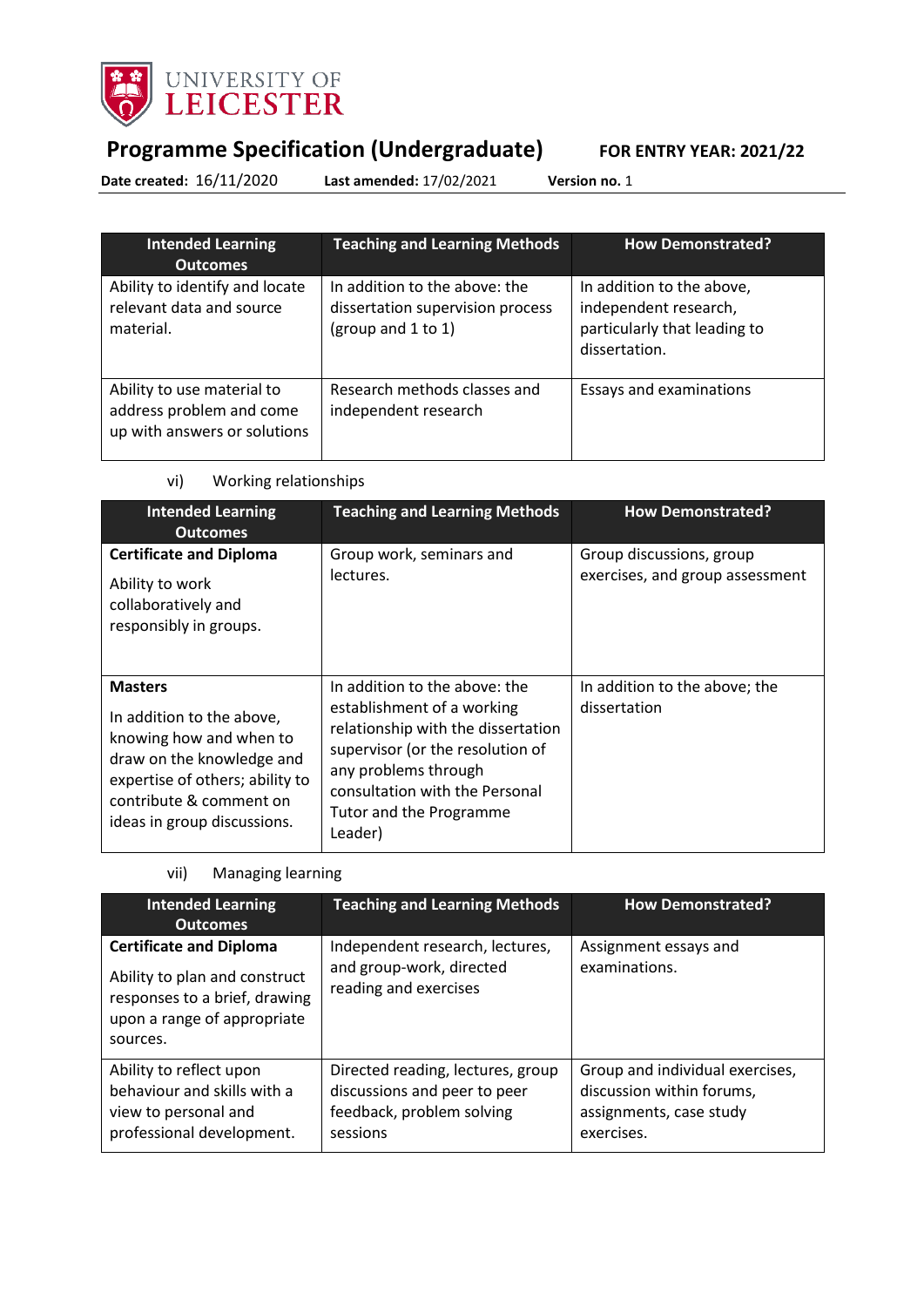

**Date created:** 16/11/2020 **Last amended:** 17/02/2021 **Version no.** 1

| <b>Intended Learning</b><br><b>Outcomes</b>                                                                                                                                         | <b>Teaching and Learning Methods</b>                                                        | <b>How Demonstrated?</b>        |
|-------------------------------------------------------------------------------------------------------------------------------------------------------------------------------------|---------------------------------------------------------------------------------------------|---------------------------------|
| <b>Masters</b><br>In addition to the above:<br>ability to identify a credible<br>research project; construct a<br>feasible research timetable;<br>carry out independent<br>research | In addition to the above: the<br>dissertation supervision process<br>(group and $1$ -to-1), | Research Proposal; Dissertation |

### viii) Career management

| <b>Intended Learning</b><br><b>Outcomes</b>                                                                                                                           | <b>Teaching and Learning Methods</b>                                                                                              | <b>How Demonstrated?</b>                                                                              |
|-----------------------------------------------------------------------------------------------------------------------------------------------------------------------|-----------------------------------------------------------------------------------------------------------------------------------|-------------------------------------------------------------------------------------------------------|
| <b>Certificate and Diploma</b><br>Ability to reflect on<br>motivation, strengths,<br>interests and skills with a<br>view to personal and<br>professional development. | Directed reading, lectures, group<br>discussions and peer to peer<br>feedback, problem solving<br>sessions, independent research. | Group and individual exercises,<br>discussion within forums,<br>assignments, case study<br>exercises. |
| <b>Masters</b><br>In addition to the above, if<br>appropriate, ability to<br>research an area which may<br>be relevant to the student's<br>career preferences.        | In addition to the above; the<br>dissertation supervision process                                                                 | <b>Dissertation</b>                                                                                   |

### **10. Special features**

AMBA accredited programme.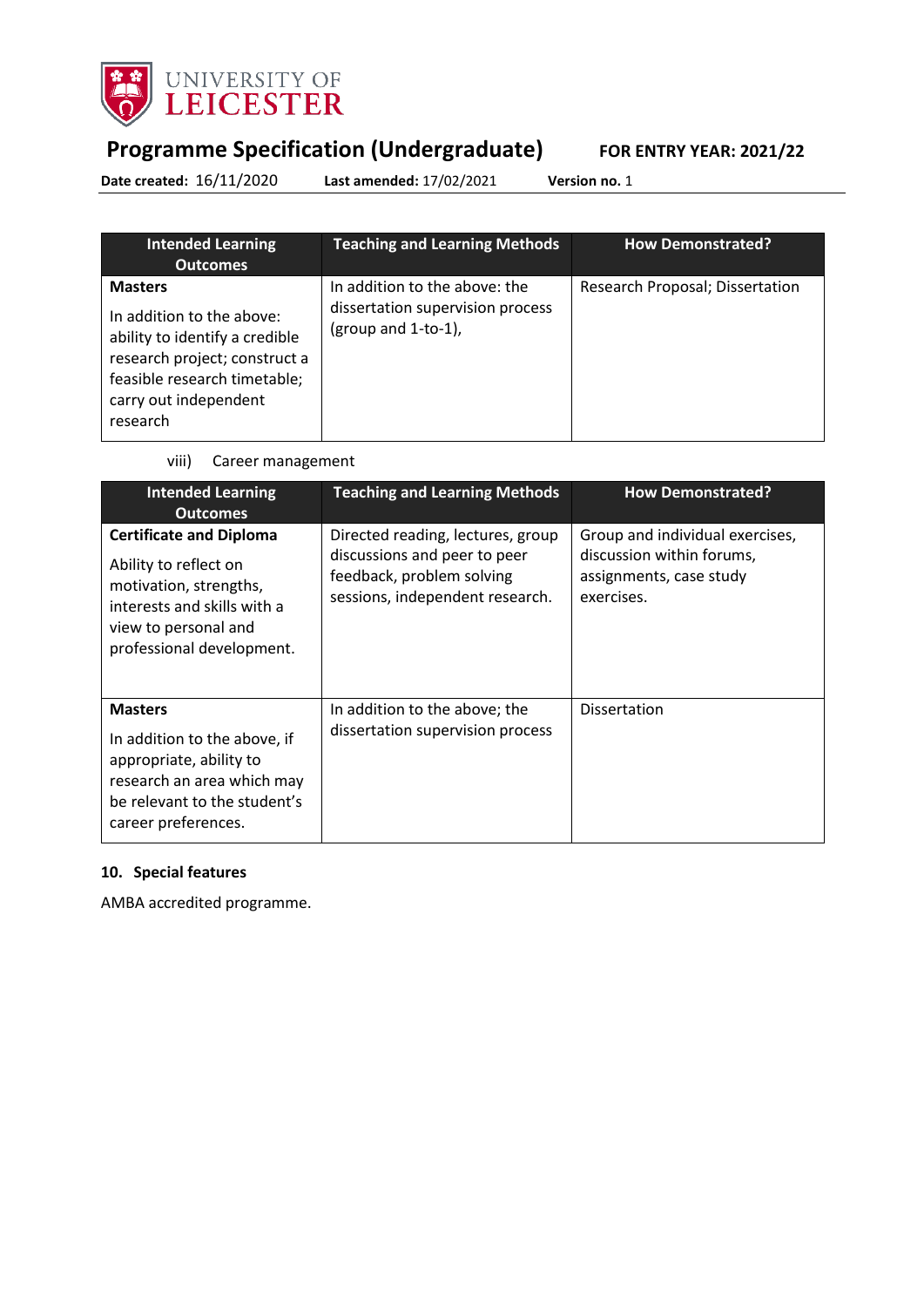

**Date created:** 16/11/2020 **Last amended:** 16/11/2020 **Version no.** 1

### **11. Indicators of programme quality**

Academic quality will be maintained by adhering to School practice and University regulations. Programmes are carefully planned and reviewed internally on a yearly basis through the ADR mechanism. External examiners of programme content and marking will provide external validation and comparison to programmes offered by competitors. Coordination and alignment between the programme teaching team and professional services ensures a consistent and high quality academic experience for the students.

## **12. Criteria for award and classification**

This programme follows the standard scheme of taught postgraduate award and classification set out i[n Senate Regulations](http://www.le.ac.uk/senate-regulations) – see the version of *Senate Regulation 6 governing taught postgraduate programmes of study* relevant to year of entry.

## **13. Progression points**

As defined i[n Senate Regulations](http://www.le.ac.uk/senate-regulation6) - refer to the version of *Senate Regulation 6 governing taught postgraduate programmes of study* relevant to year of entry.

In cases where a student has failed to meet a requirement to progress he or she will be required to withdraw from the course and a recommendation will be made to the Board of Examiners for an intermediate/exit award where appropriate.

## **14. Rules relating to re-sits or re-submissions**

As defined i[n Senate Regulations](http://www.le.ac.uk/senate-regulation6) - refer to the version of *Senate Regulation 6 governing taught postgraduate programmes of study* relevant to year of entry.

### **15. External Examiners reports**

The details of the External Examiner(s) for this programme and the most recent External Examiners' reports for this programme can be found at **exampapers@Leicester** [log-in required]

**16. Additional features** (e.g. timetable for admissions)

n/a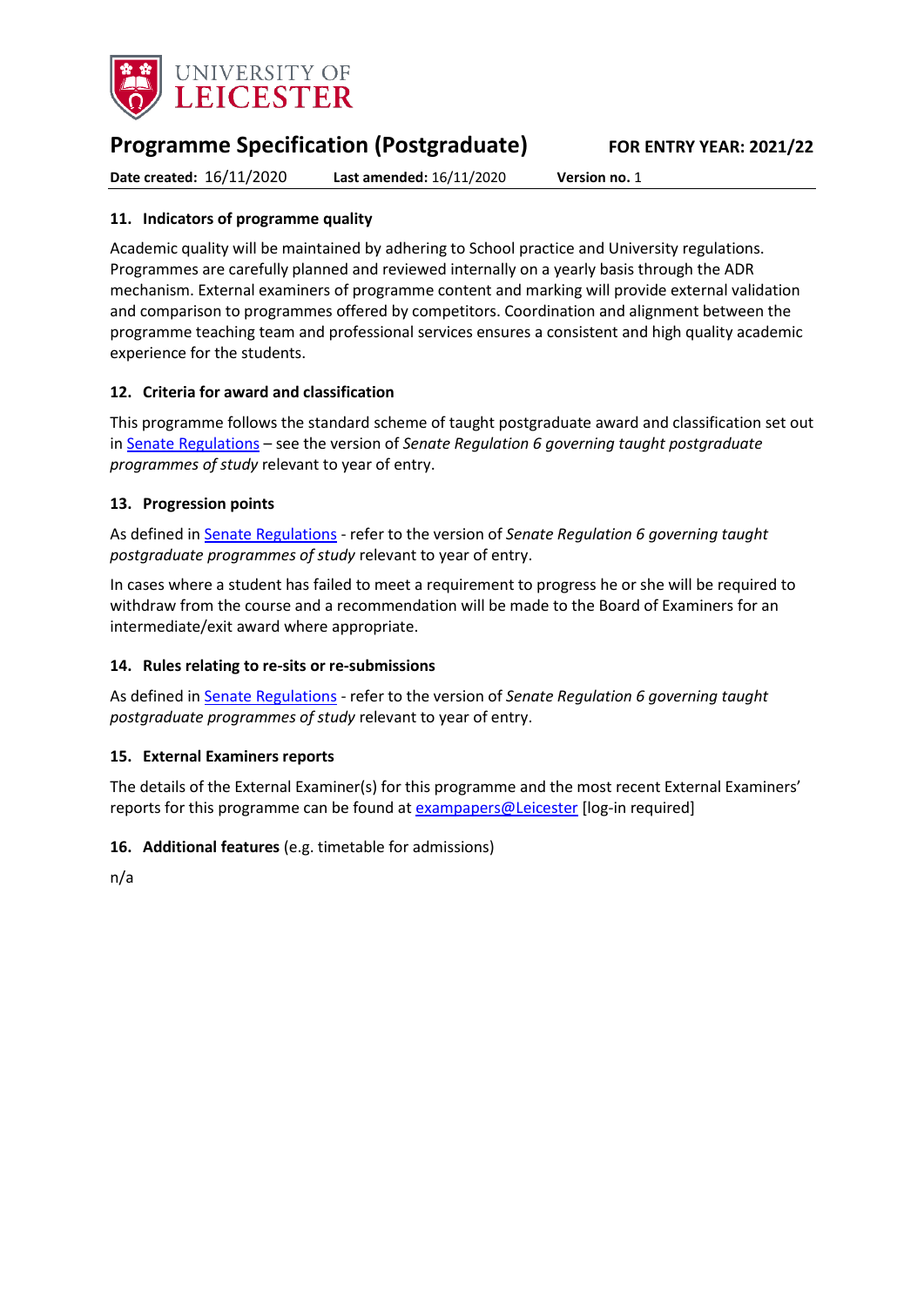

**Date created:** 16/11/2020 **Last amended:** 17/02/2021 **Version no.** 1

## **Appendix 1: Programme structure (programme regulations)**

The University regularly reviews its programmes and modules to ensure that they reflect the current status of the discipline and offer the best learning experience to students. On occasion, it may be necessary to alter particular aspects of a course or module.

MSc in International Management

### **Credit breakdown**

| <b>Status</b>        | <b>Year long</b> | Semester 1 | Semester 2 | Other delivery<br>period |
|----------------------|------------------|------------|------------|--------------------------|
| Core taught          | n/a              | 60 credits | 60 credits | 30 credits               |
| Optional             | n/a              | n/a        | n/a        | n/a                      |
| Dissertation/project | n/a              | n/a        | n/a        | 30 credits               |
|                      |                  |            |            | 180 credits in total     |

### **Level 7/Year 1 Choose an item.**

Core modules

| Delivery period | Code   | Title                                      | Credits    |
|-----------------|--------|--------------------------------------------|------------|
| Semester 1      | MN7400 | <b>Academic Skills and Practice</b>        | n/a        |
| Semester 1      | MN7401 | Organisational Behaviour                   | 15 credits |
| Semester 1      | MN7402 | <b>Business Economics</b>                  | 15 credits |
| Semester 1      | MN7403 | <b>Accounting and Finance for Managers</b> | 15 credits |
| Semester 1      | MN7404 | <b>Marketing Management</b>                | 15 credits |